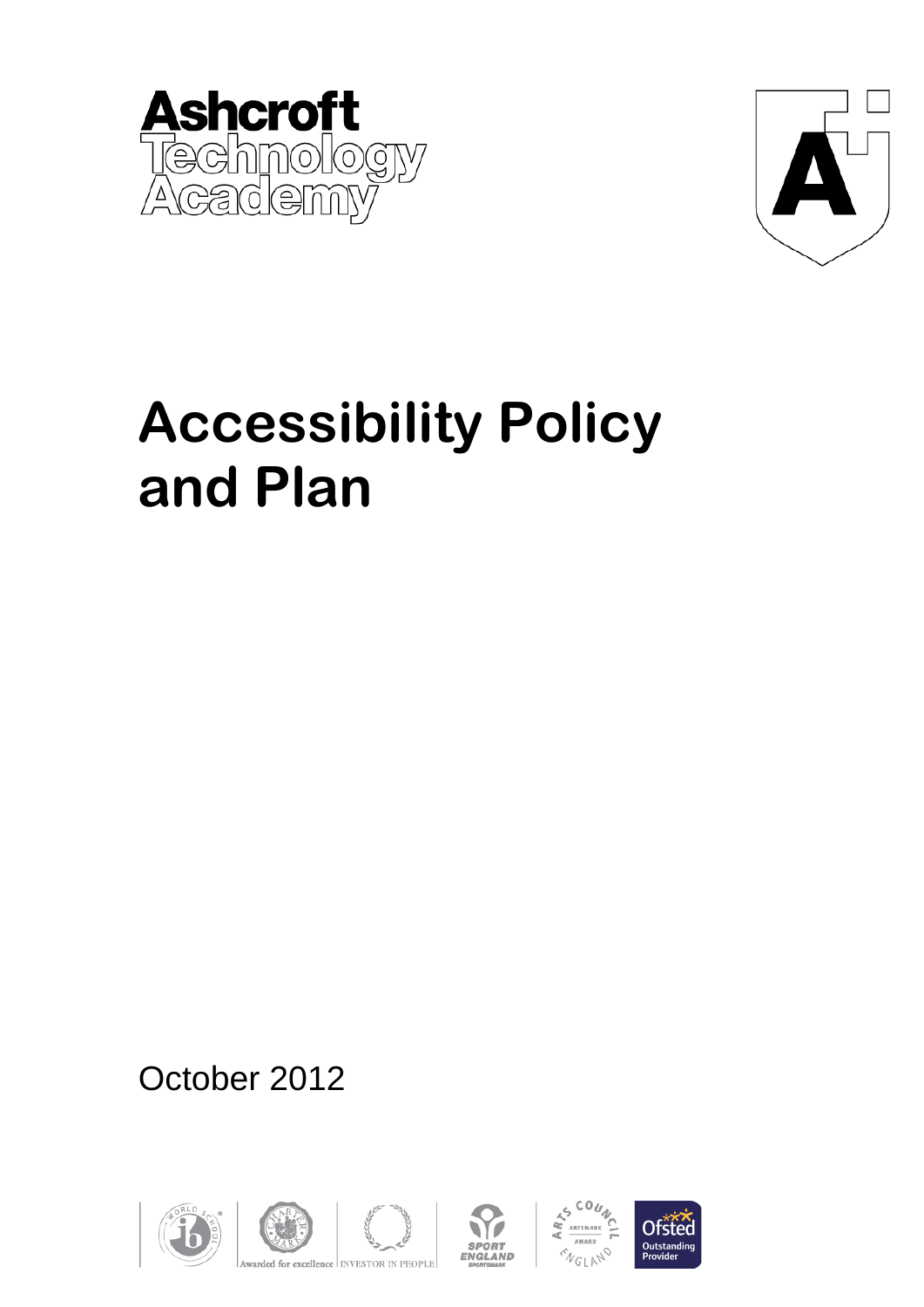#### Page 2 of 7

#### **Accessibility Policy and Plan**

#### **Introduction**

This policy and plan is drawn up in accordance with the planning duty in the Disability Discrimination Act (DDA) 1995. The SEN and Disability Act 2001 (SENDA) amended part 4 of the DDA so that it became applicable to education and to prevent discrimination against disabled people in their access to education. This has placed three key duties on schools, which are:-

- *not to treat disabled students less favourably for a reason related to their disability*
- *to make reasonable adjustments for disabled students, so that they are not at a substantial disadvantage*
- *plan to increase access for disabled students*

#### **The Policy**

#### **Definition of Disability**

Disability is defined within the Disability Discrimination Act 1995 (DDA):

"A person has a disability if he or she has a physical or mental impairment that has a substantial and long-term adverse effect on his or her ability to carry out normal day to day activities."

#### **Key Objectives**

To reduce and eliminate barriers to access to the curriculum and to ensure full participation in the Academy community for students and prospective students with a disability.

To also ensure that the needs of disabled staff and parents/carers are accommodated in the school environment, as far as is reasonably practical.

The DDA specifies that an Accessibility Plan should make provision for:-

*increasing the extent to which disabled students can participate*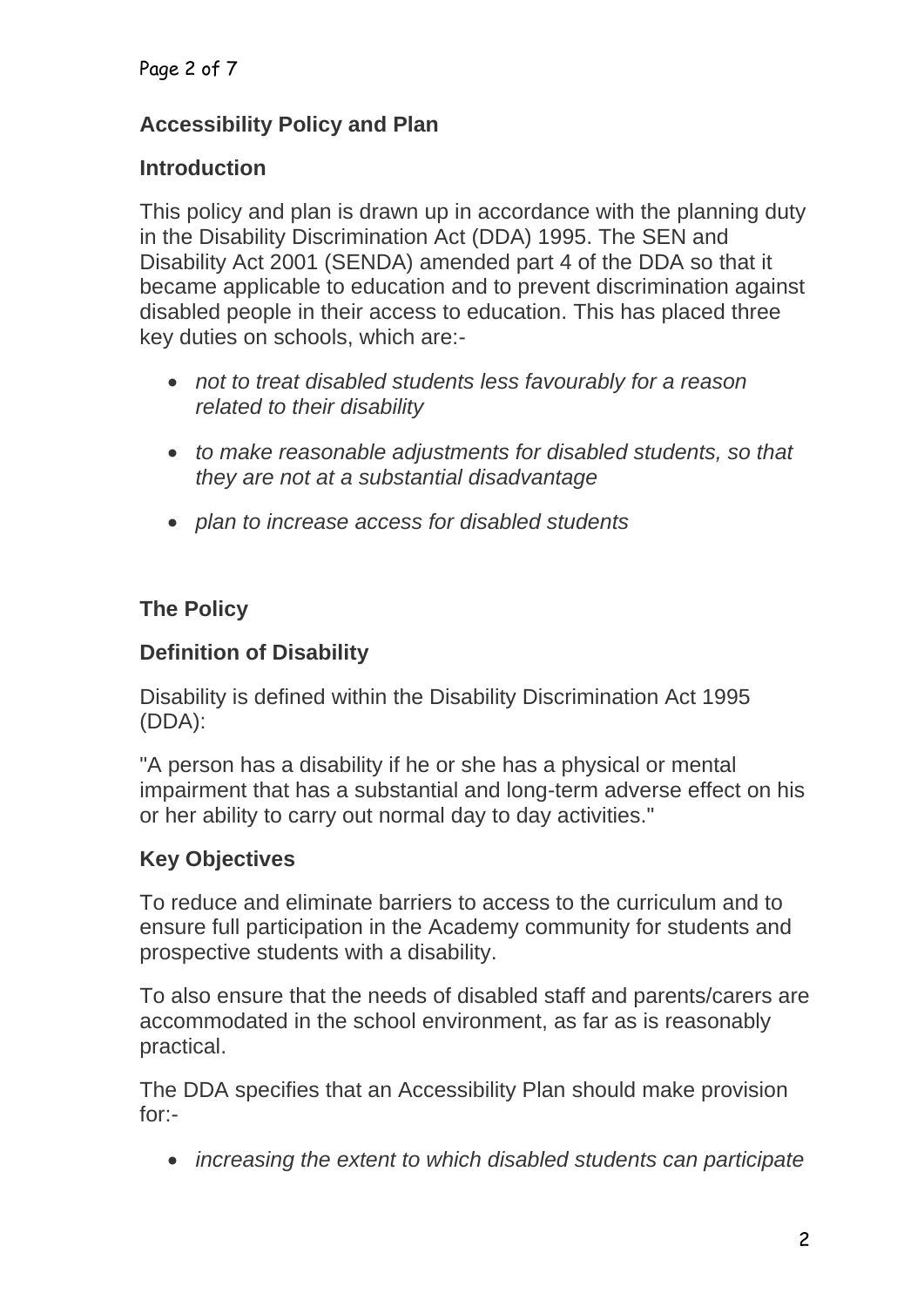*in the Academy curriculum*

- *improving the physical environment of the Academy to increase the extent to which disabled students can take advantage of education and associated services*
- *Improving the delivery of information to disabled students, which is provided to students who are not disabled. This should take account of views expressed by the students or parents about their preferred means of communication*

## **Principles**

The Academy recognises its duty to:

- ensure that compliance with the DDA is consistent with the Academy's Equality Policy; its Equal Opportunities Policy; the operation of its SEN policy and any other Academy policy that has a focus and impact on it's disabled students, staff and parents/carers
- not discriminate against disabled students, staff and parents/carers in admissions and exclusions or in provision of education and associated services
- not treat disabled students, staff and parents/carers less favourably
- take reasonable steps to avoid putting disabled students, staff and parents/carers at a substantial disadvantage
- publish an Accessibility Plan (detailed herein as follows).

#### **The Accessibility Plan**

The plan is detailed – (see Appendix A) and summarised below

- In performing their duties, Trustees, members of the Executive Board and staff will have regard to the Disability Rights Commission (DRC) Code of Practice for Schools (2002);
- The Academy recognises and values parents' or carers' knowledge of their child's disability and its effect on his/her ability to carry out normal activities, and respects their and the child's right to confidentiality
- The Academy provides all students with a broad, balanced curriculum, differentiated and adjusted to meet the needs of individual students and their preferred learning styles, promoting the development of a more inclusive curriculum: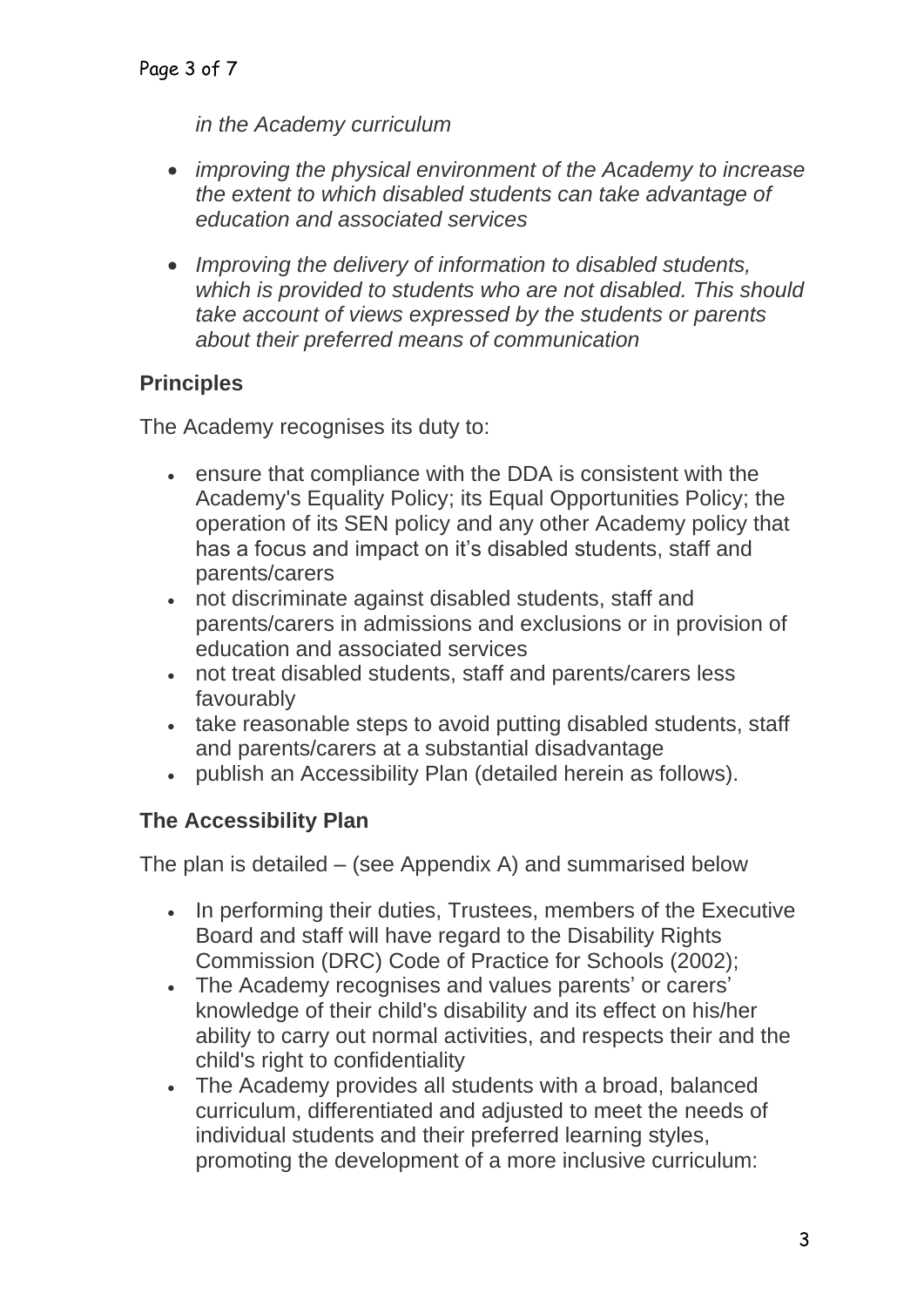- setting suitable learning challenges
- responding to students' diverse learning needs
- Overcoming potential barriers to learning and assessment for individuals and groups of students.
- Accommodating the needs of disabled staff and parents/carers as far as is reasonably practical.

# **Activity**

This section outlines the main activities and facilities which the Academy already has in place or undertakes, or is planning to implement or undertake, in order to achieve the key objectives.

# **a) Education and related activities**

The Academy already offers a broad and balanced curriculum with a diverse range of additional opportunities that are appropriately differentiated so as to maximise student access and to encourage wider participation. The Academy will continue to review provision and seek input from students, parents/carers, relevant specialist advisers and appropriate health professionals on a regular basis.

# **b) Physical environment**

The Academy has in place full disabled access to all its facilities and has ensured that such access has been maintained in its recent development of additional teaching spaces. Full access is also in place to all external parts of the Academy's site. The Academy has similarly ensured that there are sufficient washroom facilities within its teaching areas designed specifically for disabled users. As has been best practice in the past, the Academy will continue to take account of the needs of its students, staff and visitors with physical difficulties and other impairments when planning and undertaking future improvements and refurbishments of the site and premises, such as improved access, lighting, acoustic treatment and colour schemes

# **c) Provision of information**

The Academy has in place Triple-A level conformance to its web content accessibility which ensures the Web content for the Academy is more accessible to users with disabilities as well as being of benefit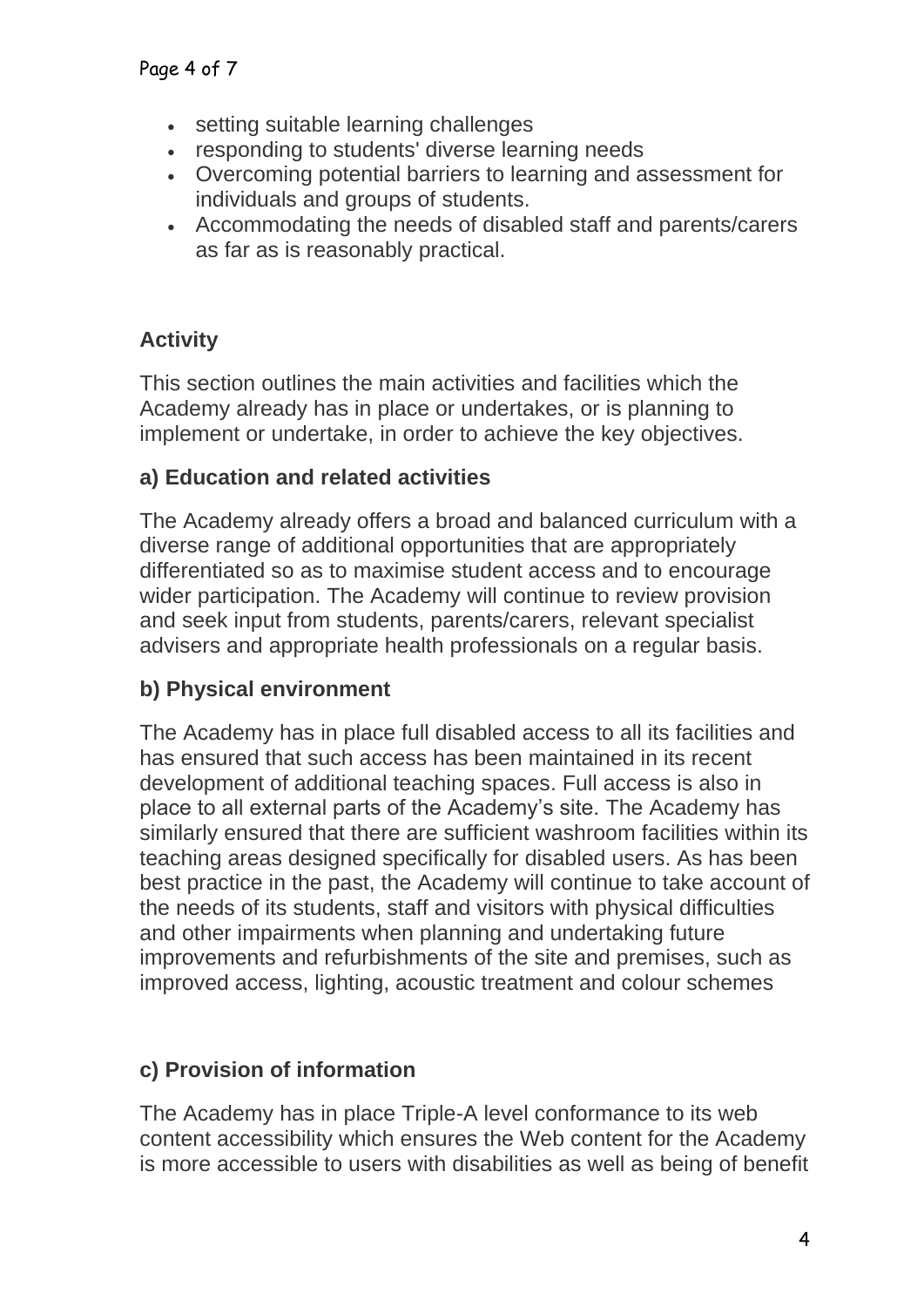to all users. The Academy will make itself aware of local services, including those available through the LA, for providing information in alternative formats when required or requested.

#### **Policy Review**

This policy has been adopted by the Executive Board and is approved biennially by the full Executive Board unless a significant change requires agreement outside of this timescale. In the meantime it is reviewed as necessary by the owner of the policy and the head teacher, and any resultant changes other than minor clarifications or amendments will be brought to the attention of the Executive Board.

Reviewed: October 2012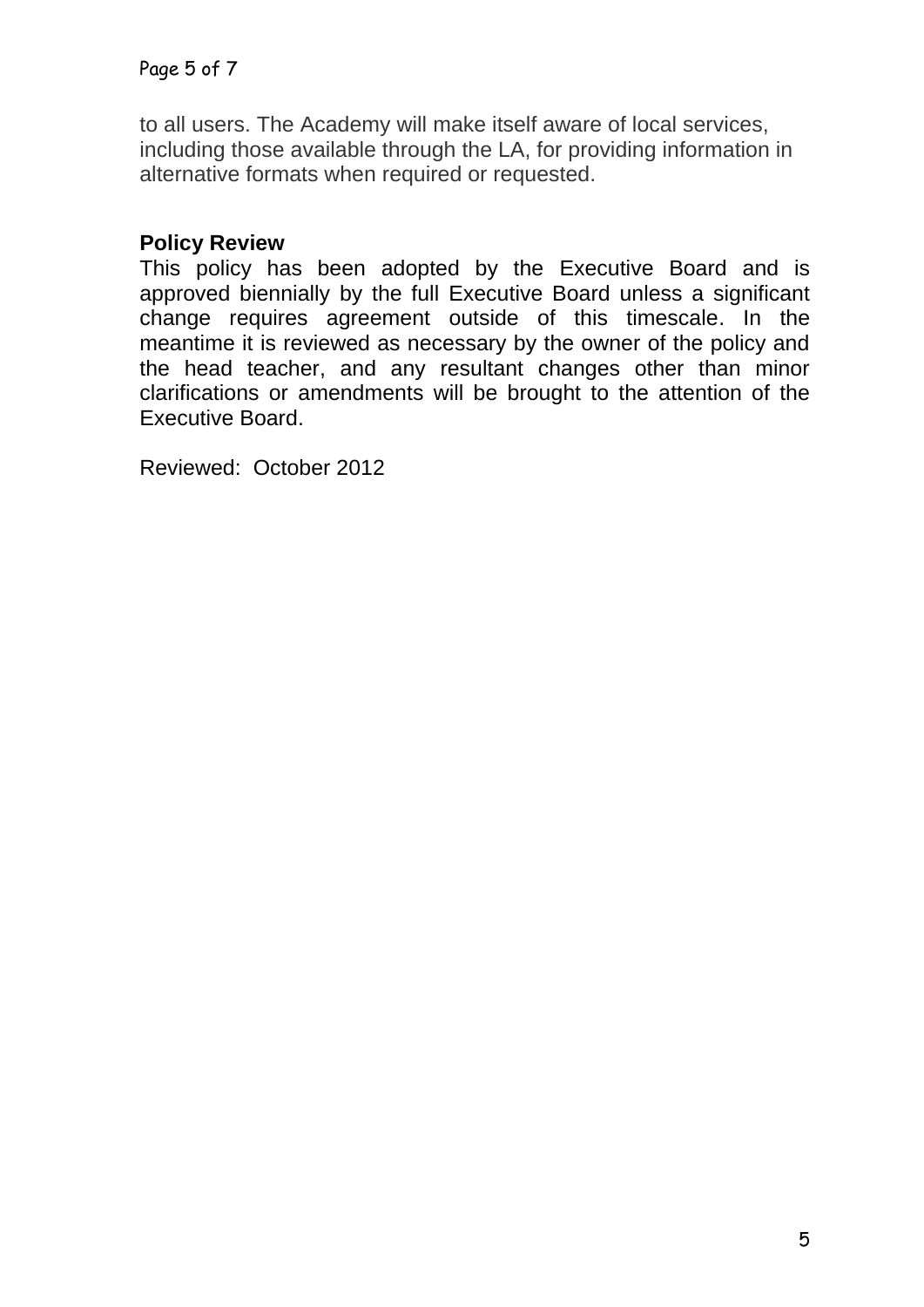## **Appendix A**

#### **Ashcroft Technology Academy – Accessibility Plan**

- 1. This Accessibility Plan has been drawn up in consultation with the, students, parents, staff and approved by the Executive Board of the Academy and covers the period from October 2012 to September 2015.
- 2. At Ashcroft Technology Academy, we are committed to providing a fully accessible environment which values and includes all students, staff, parents and visitors regardless of their education, physical, sensory, social, spiritual, emotional and cultural needs. We are further committed to challenging attitudes about disability and accessibility and to developing a culture of awareness, tolerance and inclusion.
- 3. Ashcroft Technology Academy is extremely well provided for in terms of enabling accessibility of provision for all students, staff and visitors to the Academy, though will continually strive to ensure this is both prioritised and taken into account when considering future developments. The following areas will form the basis of the Accessibility Plan with relevant actions to:
	- Improve access to the physical environment of the school including facilities provided within the classroom;
	- Improve the delivery of written information to students, staff, parents and visitors with disabilities.
	- Incorporate reference to accessibility within curriculum planning documents and within Schemes of Work.
- 4. Attached are three Action Plans, relating to these three key aspects of accessibility. These plans will be reviewed and adjusted on an annual basis. New Plans will be drawn up for the following three-year period, 2015 – 2018.
- 5. It is acknowledged that there will be need for ongoing awareness raising and training for all staff and students in the matter of disability discrimination and the potential need to inform attitudes on this matter.